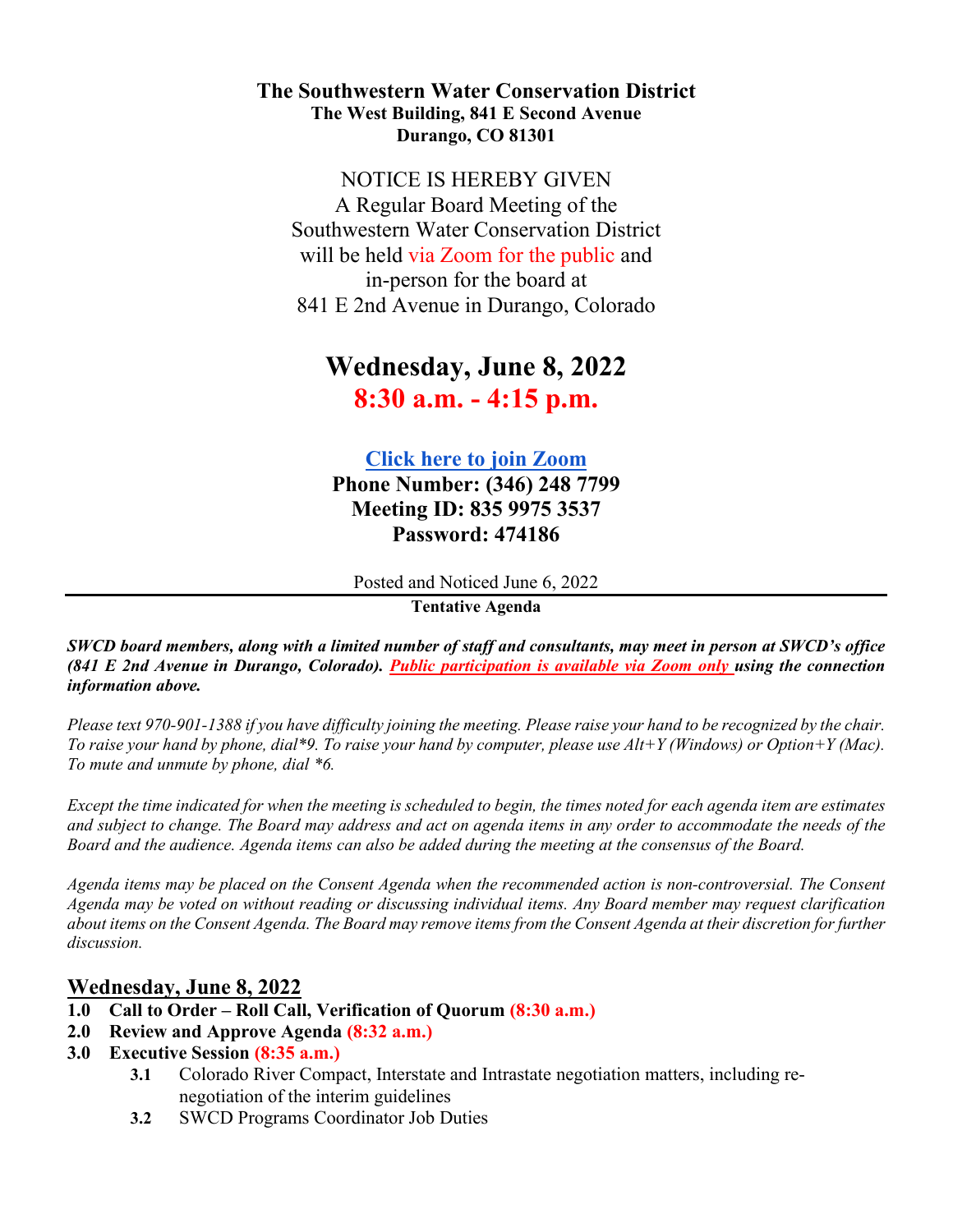## **4.0 Summary and Action Items from Executive Session (9:05 a.m.)**

#### **5.0 General Counsel Legal Report (9:10 a.m.)**

- **5.1** April Water Court Resume Review (Divisions 3, 4, 7)
- **5.2** Development of Proposed Tax Increment Finance Agreement with North Main Gateway Urban Renewal Authority
- **5.3** Revised Water Rights Abandonment List for Water Divisions 4 & 7
- **5.4** Status Update: Diligence Application for SWCD Water Rights, Case No. 22CW3005, Division 7 and ASA Water Right, Case No. 22CW3010, Division 7

#### **6.0 Approve and/or Remove Consent Agenda Items (9:25 a.m.)**

#### **7.0 Consent Agenda (9:30 a.m.)**

- **7.1** Approval of Minutes (March 31; April 28)
- **7.2** Acceptance of Treasurer's Report (April 2022)

## **8.0 Questions and Comments from the Public (9:35 a.m.)**

## **Break**

# **9.0 Proposed Federal Legislation Establishing Dolores River National Conservation Area (10:00 a.m.)**

#### **10.0 Hydrology Reports (11:00 a.m.)**

- **10.1** Colorado River Basin Hydrologic Conditions
- **10.2** Southwest Colorado Modeling Results –Taylor Adams & John Carron, Hydros Consulting
- **10.3** Hydrologic Conditions, including updates from the Division Engineers for Water Divisions 4 and 7 – Bob Hurford and Rob Genualdi (11:30 a.m.)
- **10.4** Dust-on-Snow Impacts Jeff Derry, Center for Snow and Avalanche Studies

# **Lunch Break (12:15 p.m.)**

# **11.0 Other Reports (1:15 p.m.)**

- **11.1** Director Reports
- **11.2** Water Information Program & Roundtable PEPO Liaison Report
- **11.3** Water Quality Update
	- **11.3.1** Southern Ute Indian Tribe's Water Quality Standards
	- **11.3.2** Upcoming Regulation 34/35 Hearing, including Bonita Peak and Outstanding Waters Proposals
	- **11.3.3** San Juan Watershed Program Funding Letter of Support
- **11.4** Engineering Report
	- **11.4.1** Upper Colorado & San Juan River Basin Recovery Implementation Programs

# **12.0 Staff Report (2:00 p.m.)**

- **12.1** CWCB Instream Flow Program Recommendations
	- **12.1.1** 2022 Spring Creek (San Miguel Basin, Montrose County)
	- **12.1.2** Proposed 2023 Red Canyon, Big A, Kelly and Goat Creeks (San Miguel Basin)
- **12.2** Update: 2021 SWCD Audit Report Review and Acceptance
- **12.3** Potential Change in Allocation of SWCD's Cash Assets, including SWCD's Certificate of Deposit Maturing July 16, 2022